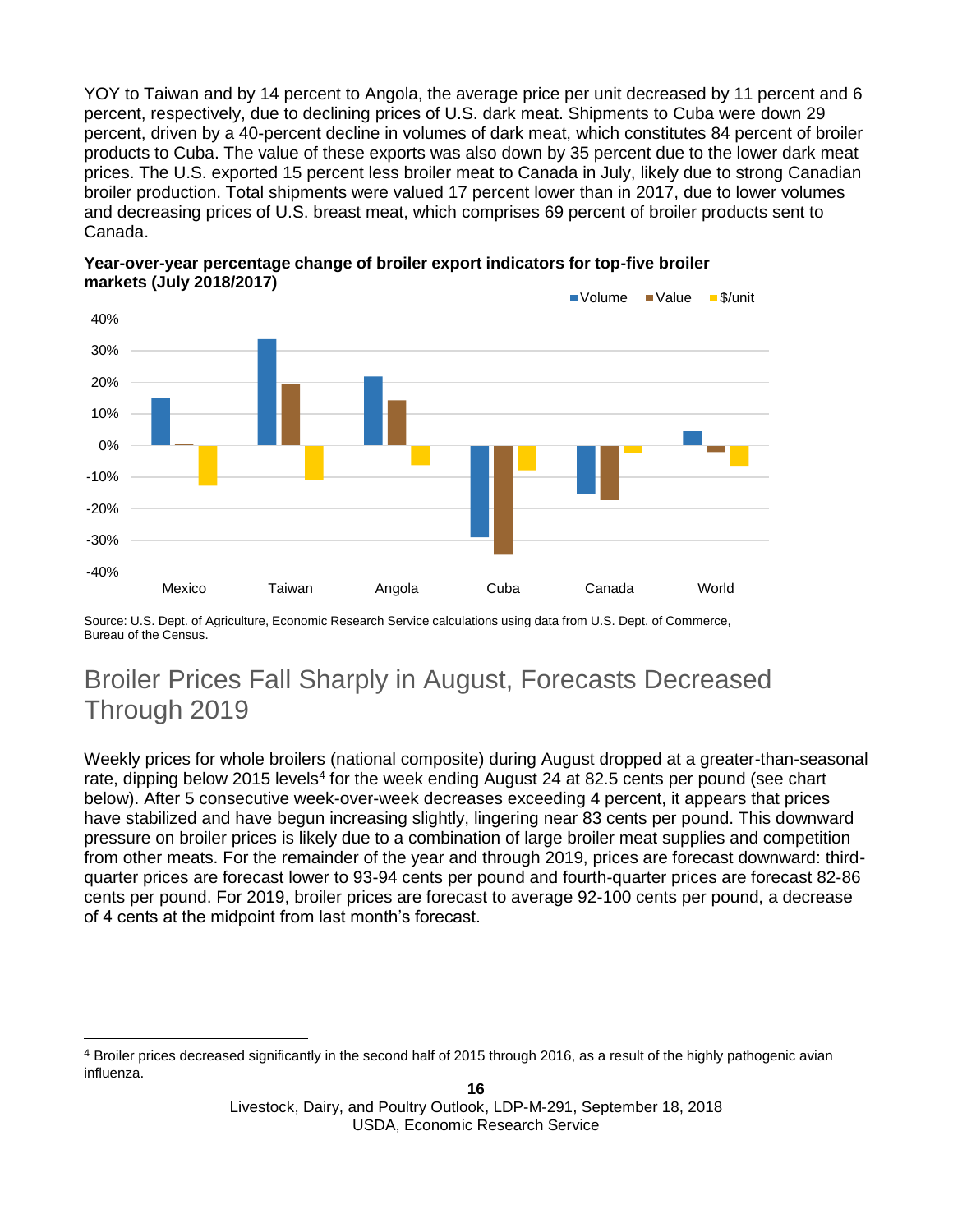**Beef/Cattle:** The 2018 beef production forecast is unchanged from last month's forecast at 27.1 billion pounds. The third-quarter 2018 production forecast was reduced from last month, but it was offset by the higher anticipated production in the fourth quarter. The beef export forecast for 2018 was raised to reflect the record pace driven by strong demand from Asian markets. The 2019 beef export forecast was also raised.

**Dairy:** Due to recent price movements, forecasts have been raised for most dairy products and prices to be received by dairy farmers. The 2018 all-milk price forecast is \$16.30-\$16.50 per cwt, an increase from \$16.10-\$16.30 forecast last month. The 2019 all-milk price forecast is \$16.75-\$17.75, an increase from last month's forecast of \$16.45-\$17.45. Due to lower expected feed prices and higher milk price forecasts, the 2019 milk production forecast has been raised to 221.0 billion pounds, 0.1 billion higher than last month's forecast. With higher expected imports of butterfat products, cheese, and other miscellaneous products, import forecasts have been raised for both 2018 and 2019. With lower expected exports of whey products, export forecasts have been lowered for both 2018 and 2019.

**Pork/Hogs:** Despite accelerated growth in pork production in 2018, total cold stocks of pork have remained at or below 3- and 5-year averages so far this year. Lower pork 2018 prices have encouraged domestic and foreign consumers to demand increased quantities of U.S. pork. Large supplies of hogs are expected to keep hog prices significantly below year-earlier levels through at least the first half of 2019. July pork exports were almost 9 percent higher than a year earlier. Third-quarter pork exports are expected to be 1.3 billion pounds, almost 6 percent higher than in the same period a year ago.

**Poultry/Eggs:** Broiler production projections were not revised, while price projections were decreased for the remainder of 2018 and 2019 on recent price trends and increasing probability of competition across meats. Projections for egg production were revised down slightly for the remainder of 2018 on recent production indicators, while prices were revised down for the third quarter only, on recent price declines just before September.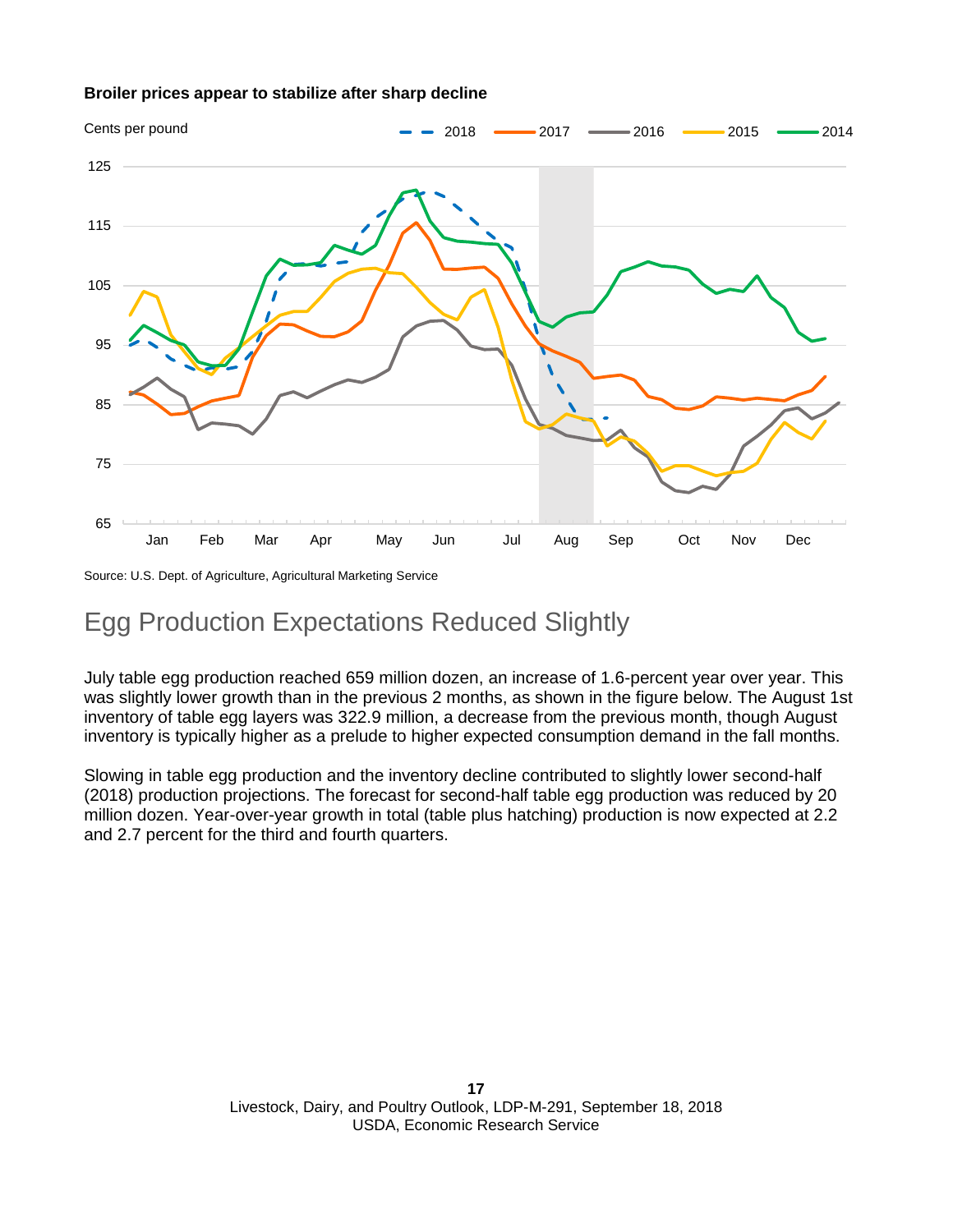# **Cattle / Beef**

Russell Knight and Lekhnath Chalise

# Lighter Weights Offset Higher Slaughter in Second-Half 2018

The 2018 beef production forecast is unchanged from last month's forecast at 27.1 billion pounds. However, the 2018 production forecast reflects lower expected production in the third quarter that offsets higher anticipated production in the fourth quarter.

In third-quarter 2018, the pace of steer and heifer slaughter in July and August was slower than expected. Although slaughter in September will likely reflect rates of per day slaughter slightly above last year, there is 1 less slaughter day in the month of September than last year. Based on the latest NASS *Cattle on Feed* report, a higher percentage of steers and heifers were on feed longer than a year ago, which is not yet showing up in the weekly average dressed weights. As a result, for the week ending September 1, average dressed weights for heifers were 8 pounds above last year, while steers were 2 pounds below a year ago. The slower pace of steer and heifer slaughter may suggest that some of the cattle that might have been marketed in the third quarter will be marketed in the fourth quarter. On the other hand, cow slaughter remains strong through the third quarter, but the higher proportion of typically lighter-weight cows is negating some of the seasonal increases in steer and heifer dressed weights. As a result, the third-quarter beef production forecast is reduced as higher anticipated cow slaughter is nullified by the lower than expected steer and heifer slaughter and lower cattle dressed weights.

Beef production is forecast higher in fourth-quarter 2018 as a result of higher anticipated cow slaughter and the expectation that some of the fed cattle that might have been marketed in the third quarter are expected to come out in the fourth quarter. This will likely elevate steer and heifer dressed weights in the fourth quarter.

The 2019 beef production forecast was left unchanged at 27.7 billion pounds.

# Fall Seasonal Pricing To Take Effect

Feeder cattle prices have shown strength through the summer, but seasonal pressures will likely take hold, moving prices lower in the fourth quarter. Prices typically decrease when the spring-born calves (about two-thirds of the annual calf crop) are brought to market in the fall. Assuming normal weather in the Great Plains, availability of winter forages for backgrounding could bolster prices in fourth-quarter 2018. The third-quarter 2018 price forecast was raised to \$148-\$151 per hundredweight (cwt), and the fourth-quarter 2018 price forecast was increased to \$143-\$151/cwt. The forecast of the 2019 feeder steer annual price was raised to \$139-\$151/cwt on the basis of lower corn prices forecast for the following marketing year.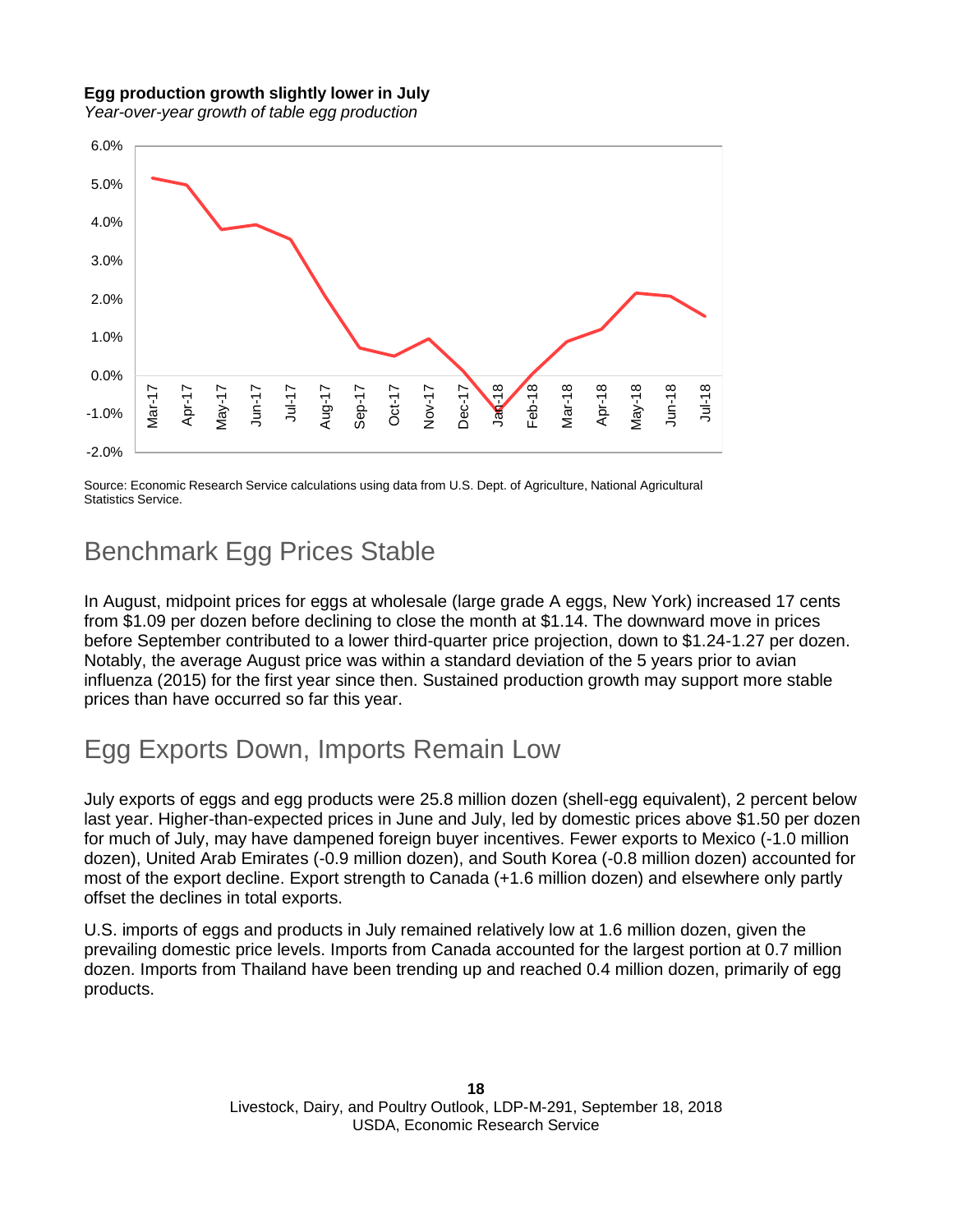### **Percent of cattle on feed over 120 days**



Source: U.S. Dept. of Agriculture, Economic Research Service using data from the National Agricultural Statistics Service.

Regarding fed cattle prices in second-half 2018, feedlots seem to have resisted recent lower prices from packers, which may be reflected in a greater proportion of cattle on feed over 120 days, as shown in the chart above. To the extent these cattle are remaining on feed longer as producers respond to the prospects of higher future prices, there could be a shift of some marketings from the third quarter to the fourth. The fed steer price forecast for the 5-area marketing region in third-quarter 2018 is \$108- \$111/cwt, but the fourth-quarter forecast is lowered to \$108-\$114/cwt in line with expectations of increased marketings. The 2019 fed steer price forecast is unchanged from last month.

### Beef Exports Continue Record Pace

In July, U.S. beef exports reached 279 million pounds, an almost 17-percent increase from 2017, bringing total beef exports for 2018 through July to 15 percent above the same period a year ago. Through July, the major Asian markets for the United States—Japan, South Korea, Taiwan, Hong Kong, and the Philippines—drove this strong record pace with a combined share of nearly 65 percent of the volume of exports. U.S. beef exports to North American markets are also exhibiting positive growth, with a year-over-year share of 24 percent of the market through July, a 6-percent growth so far this year. Mexico leads North America with 10-percent year-over-year growth, while exports to Canada are 0.7 percent above last year. Based on the strong pace of exports through July and USDA Foreign Agricultural Service Export Sales reports through August, the 2018 beef export forecast was raised by 40 million pounds to 3.164 billion pounds. The 2019 beef export forecast was raised 40 million pounds from last month to 3.245 billion pounds.

Imports of U.S. beef in July reached 295 million pounds, down almost 2 percent from a year ago. The cumulative year total through July is 1.822 billion pounds, less than 1 percent above a year ago. The beef import forecasts for 2018 and 2019 are unchanged from last month.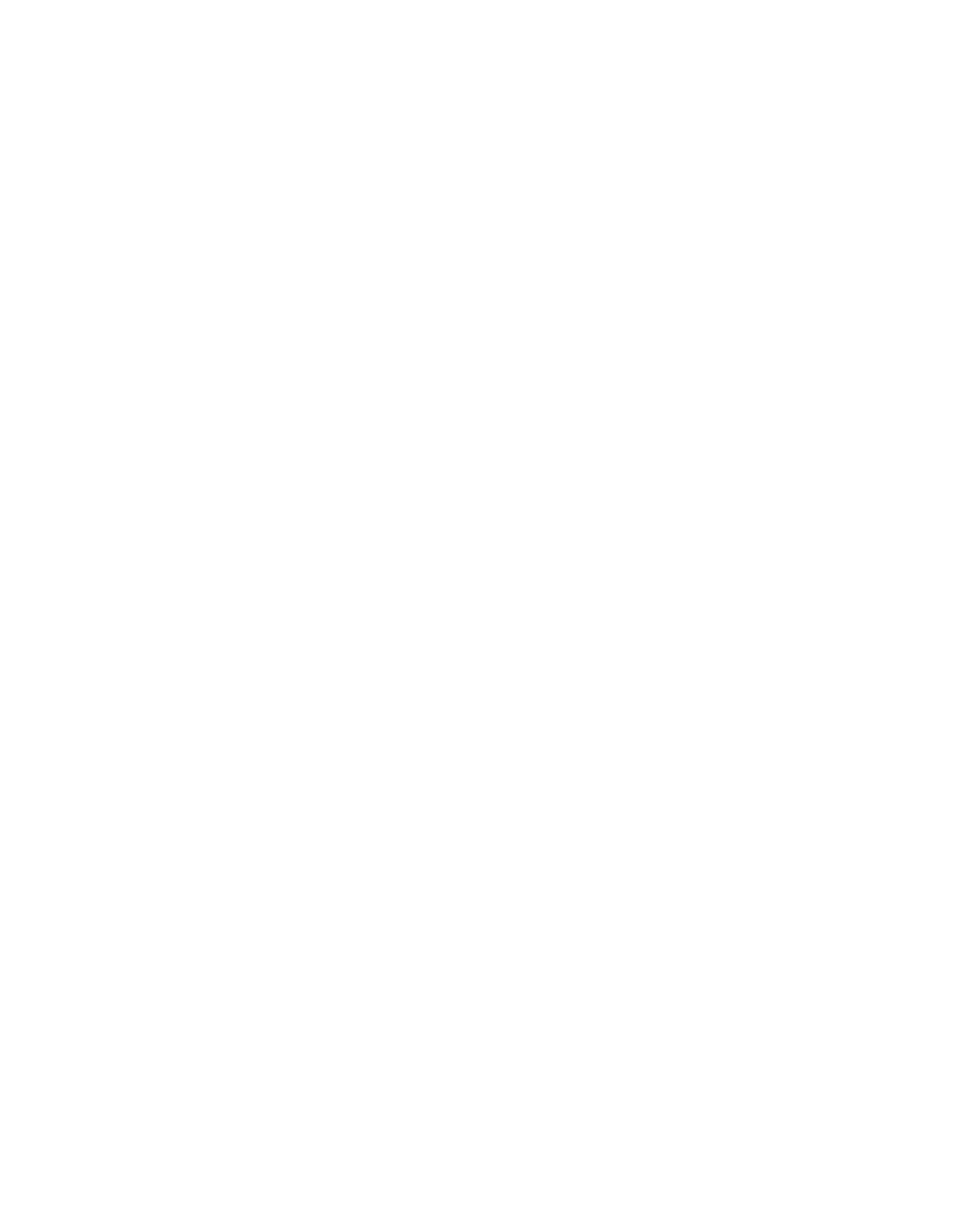### Jerry Cessna and Jonathan Law

# Recent Developments in Dairy Markets

From the week ending August 4 to the week ending September 8, price directions for all major wholesale dairy products reported in the USDA *National Dairy Products Sales Report* (NDPSR) increased. The largest price increases were for cheddar cheese, with 40-pound blocks and 500-pound barrels increasing by 10.3 cents and 22.3 cents, respectively.

|                                | For the week ending |         |        |
|--------------------------------|---------------------|---------|--------|
|                                | Aug. 4              | Sept. 8 | Change |
| <b>Butter</b>                  | 2.2710              | 2.3020  | 0.0310 |
| Cheddar cheese                 |                     |         |        |
| 40-pound blocks                | 1.5731              | 1.6758  | 0.1027 |
| 500-pound barrels <sup>1</sup> | 1.4197              | 1.6427  | 0.2230 |
| Nonfat dry milk                | 0.8016              | 0.8447  | 0.0431 |
| Dry whey                       | 0.3550              | 0.3972  | 0.0422 |

### **Dairy wholesale product prices (dollars per pound)**

<sup>1</sup> Adjusted to 38-percent moisture.

Source: USDA, Agricultural Marketing Service, *National Dairy Products Sales Report*.

For the trading week ending September 14, the Chicago Mercantile Exchange (CME) spot prices for butter, cheddar cheese 40-pound blocks, and cheddar cheese 500-pound barrels were \$2.23, \$1.63, and \$1.47 per pound, respectively—all lower than the corresponding NDPSR prices for the week ending September 8. The CME butter price usually leads the NDPSR butter price for the following week, and the CME cheese prices usually lead the NDPSR cheese prices for the following 2 weeks.

U.S. dairy product prices continue to be competitive with foreign export prices. However, domestic prices for products with high skim-solids content have been converging with foreign export prices in recent months. While the U.S. domestic nonfat dry milk (NDM) price has been only a little lower than Western Europe skim milk powder (SMP) in recent months, the gap between the Oceania SMP export price and the U.S. price fell from 16 cents in April to 10 cents in August. The gap between the Western Europe dry whey export price and the U.S. domestic price fell from 17 cents in April to 8 cents in August.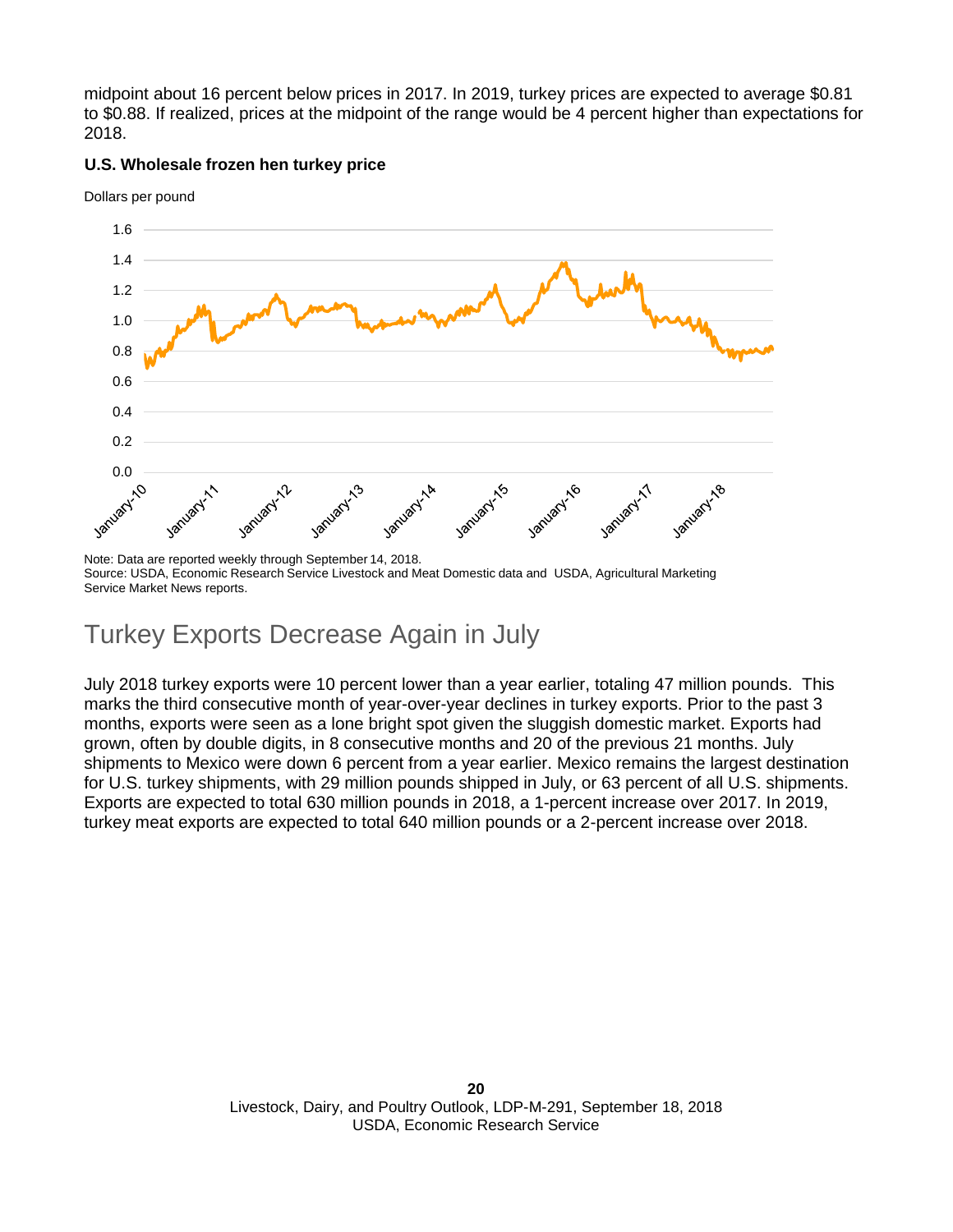### **U.S. wholesale domestic prices for nonfat dry milk and dry whey and corresponding foreign export prices**



 $NDM =$  nonfat dry milk,  $SMP =$  skim milk powder. Source: USDA Agricultural Marketing Service.

USDA National Agricultural Statistics Service (NASS) reported U.S. milk production in July to be 18.350 billion pounds, only 0.4 percent above July 2017. Milk cows numbered 9.396 million head in July, 8,000 less than both June 2018 and July 2017. Milk per cow was 1,953 pounds in July, only 10 pounds above July 2017. Relatively low milk prices and strengthening feed prices have likely contributed to low milk production growth. The milk-feed ratio declined from 2.54 in November to 1.9 in May and has been below 2.0 since then. Heat stress in some parts of the country likely played a role as well. In much of the West, average temperatures in June and July were 3-4 °F above the 1901-2000 base-period means (National Oceanic and Atmospheric Administration).

In July, U.S. dairy product exports on a milk-fat milk-equivalent basis were 883 million pounds, 142 million more than July 2017 but 106 million less than June 2018. July dairy exports on a skim-solids milk-equivalent basis were 3.503 billion pounds, 391 more than July 2017 but 269 million less than June 2018. Tariffs enacted by Mexico and China contributed to the decline in exports from June to July. The main products impacted by the tariffs are cheese exports to Mexico and exports of whey products (dry whey, whey protein concentrate, modified whey, and milk albumin) to China. From June to July, total U.S. cheese exports fell by 15 million pounds, with cheese exports to Mexico declining by 12 million pounds. Total U.S. exports of whey products fell by 14 million pounds from June to July, with whey product exports to China falling by 8 million pounds.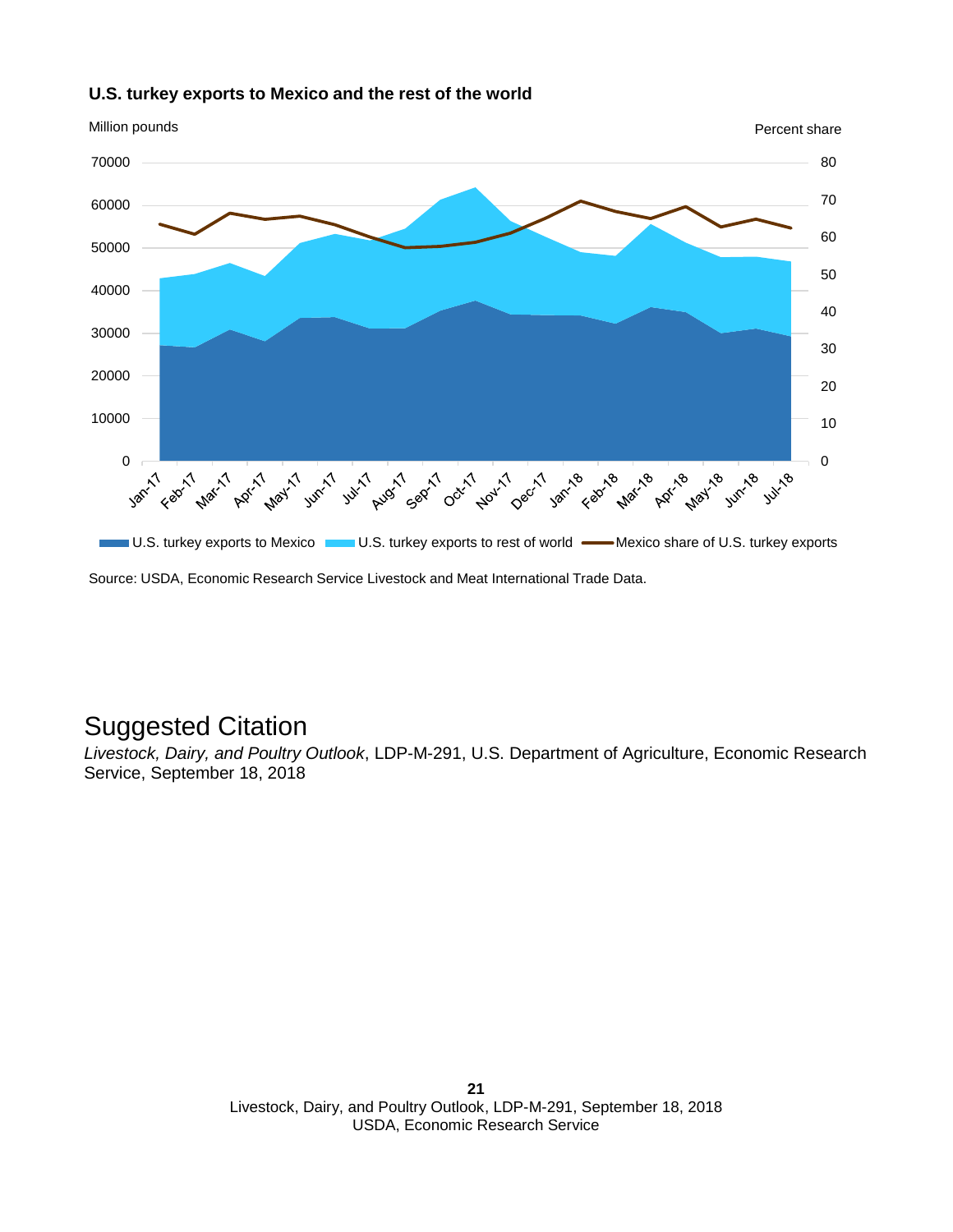### **U.S. exports of whey products to China <sup>1</sup>**



1 Includes dry whey, whey protein concentrate, modified whey, and milk albumin (whey protein isolate). Sources: U.S. Census Bureau data as reported by USDA Foreign Agricultural Service.

In July, imports on a milk-fat basis were 574 million pounds, 62 million more than July 2017 and 66 million more than June 2018. On a skim-solids basis, imports were 504 million pounds, 367million less than July 2017 but 78 million more than June 2018. Imports of butter were 7.5 million pounds in July, the highest of any month since May of 2004, with 77.5 percent of the butter imports coming from Ireland. Cheese imports were also relatively high at 25.4 million pounds, 2.7 million higher than July 2017.



#### **U.S. butter imports from Ireland and the rest of the world**

Sources: U.S. Census Bureau data as reported by USDA Foreign Agricultural Service.

**<sup>7</sup>** Livestock, Dairy, and Poultry Outlook, LDP-M-291, September 18, 2018 USDA, Economic Research Service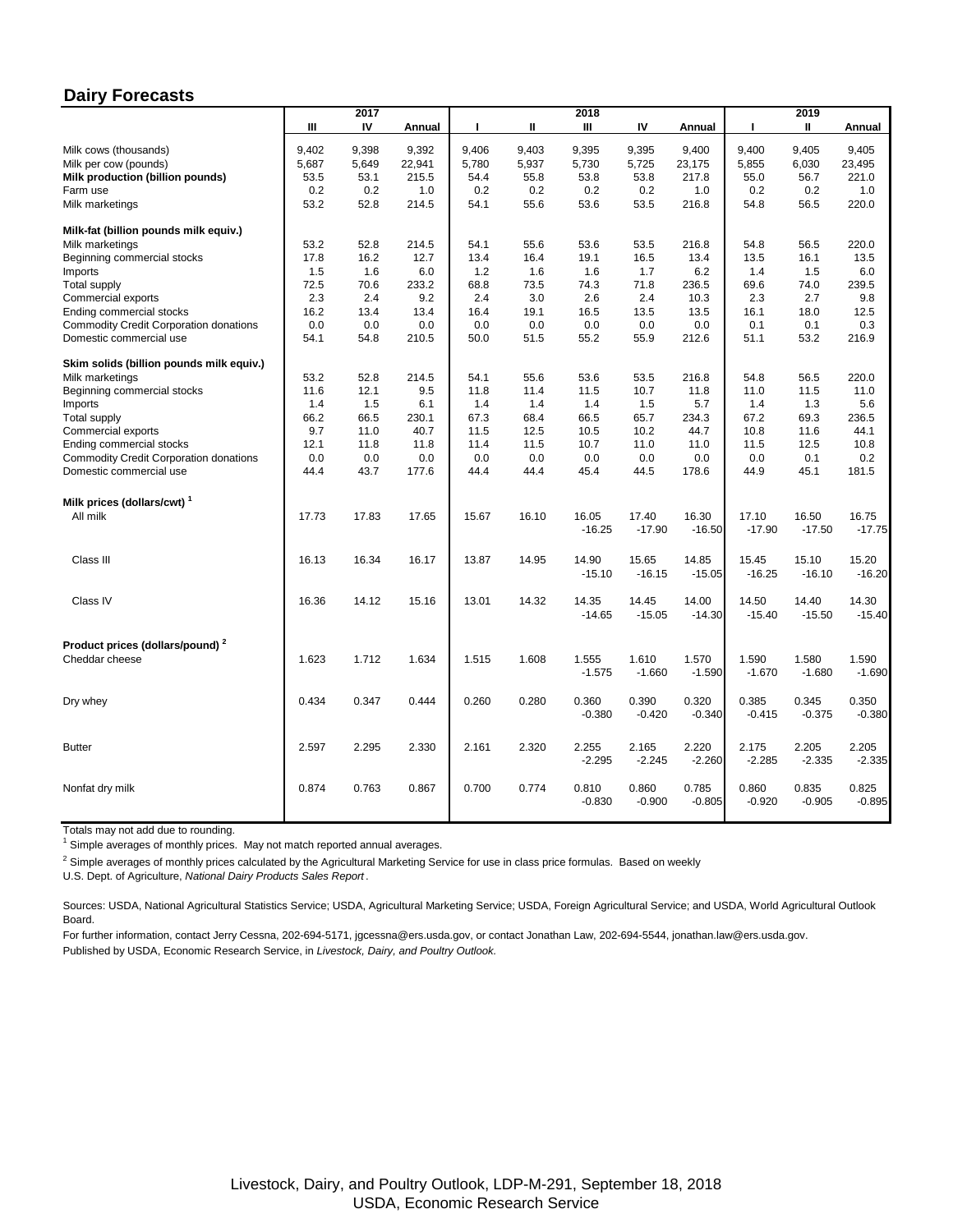# USDA Assistance for the Dairy Industry

In recent weeks, USDA has taken several steps in support of the U.S. dairy industry. On August 8, USDA Risk Management Agency (RMA) announced a new Dairy Revenue Protection program that insures against unexpected declines in quarterly revenue from milk sales. Sign-up for the new product begins Tuesday, October 9, 2018, with the first available coverage starting the first quarter of 2019. For more information see the RMA website's Livestock page.

On August 14, USDA announced plans to purchase fluid milk (whole, 2-percent, 1-percent, and skim) in half-gallons for distribution to The Emergency Food Assistance Program (TEFAP). Purchases will be made under the authority of Section 32 of the Act of August 24, 1935. This will be the first time that the Government has purchased fluid milk under this authority.

On September 4, U.S. Secretary of Agriculture Sonny Perdue launched a trade mitigation package to assist farmers adversely affected by recent trade actions of foreign countries. The package includes three programs: (1) a Market Facilitation Program that will provide payments to producers of designated agricultural products; (2) a Food Purchase and Distribution Program that will distribute designated commodities through nutrition assistance programs; and (3) an Agricultural Trade and Promotion Program to develop foreign markets for agricultural products.

Under the Market Facilitation Program, participating dairy producers will be paid the market facilitation program rate of \$0.12 per cwt times 50 percent of production, with production calculated in the same manner as for the Margin Protection Program for Dairy Producers. For existing dairy operations, the production history is established based on the highest annual production marketed during the full calendar years of 2011, 2012, and 2013. Payments are capped at \$125,000 per person or legal entity. Dairy operations are also required to have been in operation on June 1, 2018. The sign-up period runs through January 15, 2019. Estimated initial payments to dairy producers under the program are expected to total \$127.4 million. USDA may announce an additional payment period.

On September 11, USDA Agricultural Marketing Service issued a pre-solicitation announcement for the purchase of up to \$84.918 million of dairy products under the Food Purchase and Distribution Program. The authority for the purchase is Section 5 of the Commodity Credit Corporation (CCC) Charter Act for distribution to various food nutrition assistance programs. Products to be procured include, but are not limited to, processed cheese in regular loaves, cheddar cheese chunks, and fluid milk (gallons or halfgallons). The delivery timeframes under this announcement are December 16, 2018, through June 2019 for cheese and April through September 2019 for fluid milk.

### Outlook for Feed Prices

The 2017/18 feed price estimate for corn is \$3.40 per bushel, unchanged from last month's estimate. For soybean meal, the 2017/18 feed price estimate is \$345 per short ton, \$5 less than last month's estimate. The alfalfa hay price in July was \$179 per short ton, \$2 lower than June but \$26 higher than July of last year. The average corn price for 2018/19 is projected to be \$3.00-\$4.00 per bushel, 10 cents lower at the midpoint than last month's forecast. The 2018/19 average soybean meal price is projected at \$290-\$330 per short ton, \$5 lower than last month's forecast at the midpoint. For more information, see the USDA Economic Research Service publication *Feed Price Outlook*.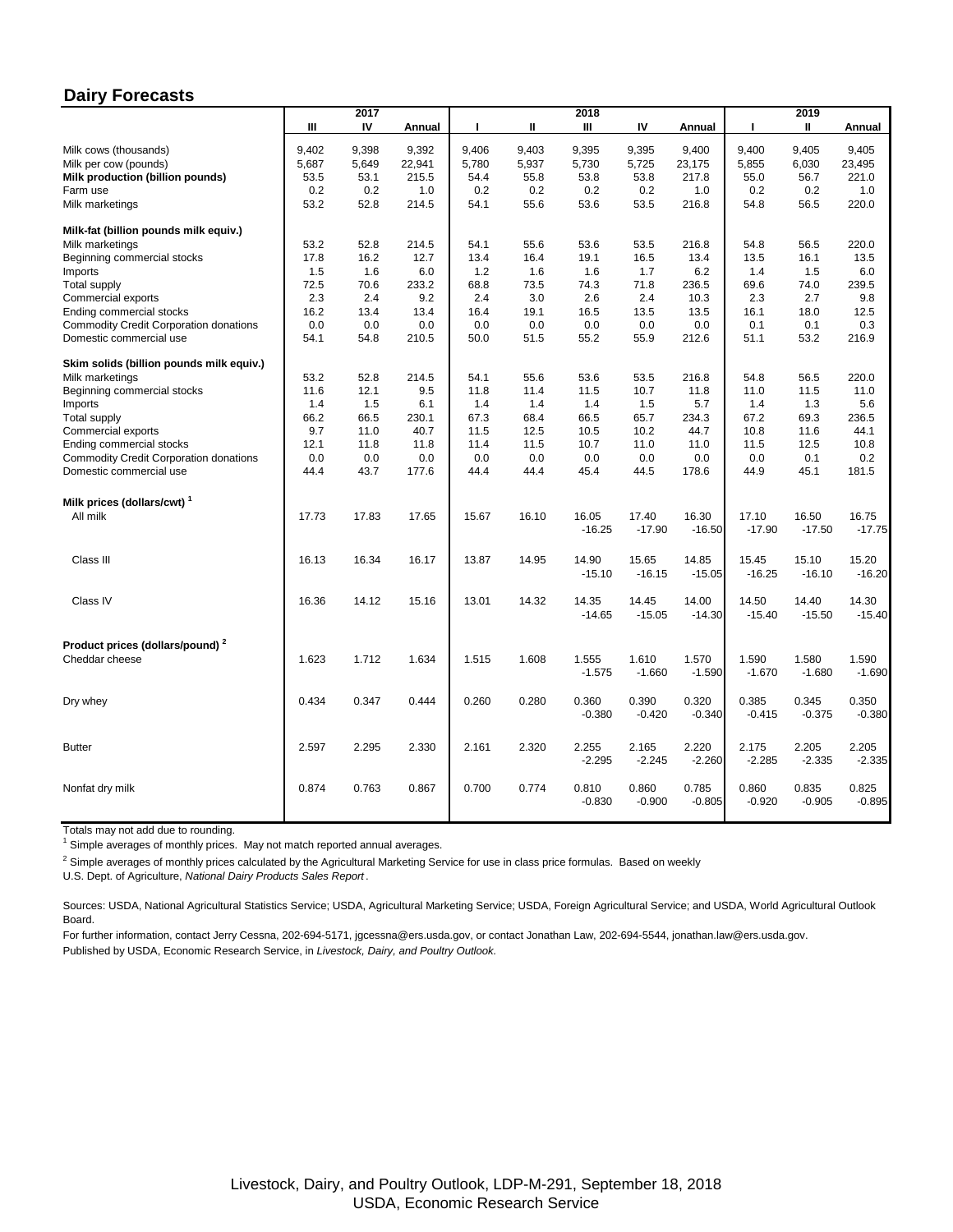## Dairy Forecasts for 2018

With the size of the milking herd falling by 8,000 head from June to July, the 2018 forecast for milk cows has been lowered by 5,000 to 9.400 million head. The milk per cow forecast for the year is unchanged at 23,175 pounds. The milk production forecast for 2018 is 217.8 billion pounds, 0.1 billion less than last month's forecast.

The forecast for imports on a milk-fat basis has been raised 0.2 billion pounds to 6.2 billion for the year, as both butter and cheese imports saw strong year-over-year gains in July. Exports on a milk-fat basis are now forecast at 10.3 billion pounds for the year, slightly lower than previously forecast. Ending stocks are forecast at 13.5 billion pounds, unchanged from last month. The domestic use forecast for the year has been raised 0.2 billion pounds to 212.6 billion.

On a skim-solids basis, the import forecast for the year has been raised slightly to 5.7 billion pounds due to higher expected imports of cheese and several miscellaneous products. July whey product exports declined more than expected and are not expected to rebound significantly for the remainder of 2018. Therefore, exports on a skim-solids basis are now forecast at 44.7 billion pounds, 0.7 billion pounds lower than the last forecast. Higher domestic demand will make up for some, but not all, of the lost exports. As a result, the ending stock forecast has been raised 0.5 billion pounds to 11.0 billion pounds for the year, and domestic use is forecast 0.2 billion pounds higher at 178.6 billion pounds.

Based on recent price movements, dairy product price forecasts for 2018 have mostly been raised from the previous projections. Prices for cheddar cheese and NDM have been raised to \$1.570-\$1.590 and \$0.785-\$0.805, respectively. Although exports of whey products have fallen significantly, stocks of whey products have been relatively low. As a result, the export forecast for dry whey has been raised to \$0.320-\$0.340 per pound. With recent weakness in CME butter prices, the butter price forecast has been lowered to \$2.220-\$2.260 per pound.

With higher cheese and whey price forecasts, the Class III milk price forecast for the year has been raised to \$14.85-\$15.05 per cwt. With the higher NDM price forecast more than offsetting the lower butter price forecast, the Class IV milk price forecast has been raised to \$14.00-\$14.30 per cwt. The all-milk price forecast for 2018 has been raised 20 cents at the midpoint of the range to \$16.30-\$16.50 per cwt.

## Dairy Forecasts for 2019

With higher milk price forecasts and lower feed price forecasts, the size of the milking herd is expected to grow fractionally in 2019; the milk cow forecast for the year is now 9.405 million head. Milk per cow is forecast at 23,495 pounds for 2019, unchanged from last month. Milk production is projected at 221.0 billion pounds for the year, an increase of 0.1 billion pounds from the last forecast.

Imports on a milk-fat basis for 2019 are forecast at 6.0 billion pounds for 2019, 0.4 billion higher than last month's forecast, as recent strength in butter and cheese imports is expected to continue. The export forecast has been lowered to 9.8 billion pounds, 0.1 billion less than last month, due to lower expected exports of whey products. The ending stock forecast for 2019 on a milk-fat basis is unchanged at 12.5 billion pounds, as stocks should draw down from 2018. The domestic use forecast on a milk-fat basis for 2019 has been raised to 216.9 billion pounds, 0.3 billion more than last month's forecast. CCC donations through the Trade Mitigation Food Purchase and Distribution Program are expected to total 0.3 billion pounds on a milk-fat basis for 2019.

**9**

Livestock, Dairy, and Poultry Outlook, LDP-M-291, September 18, 2018 USDA, Economic Research Service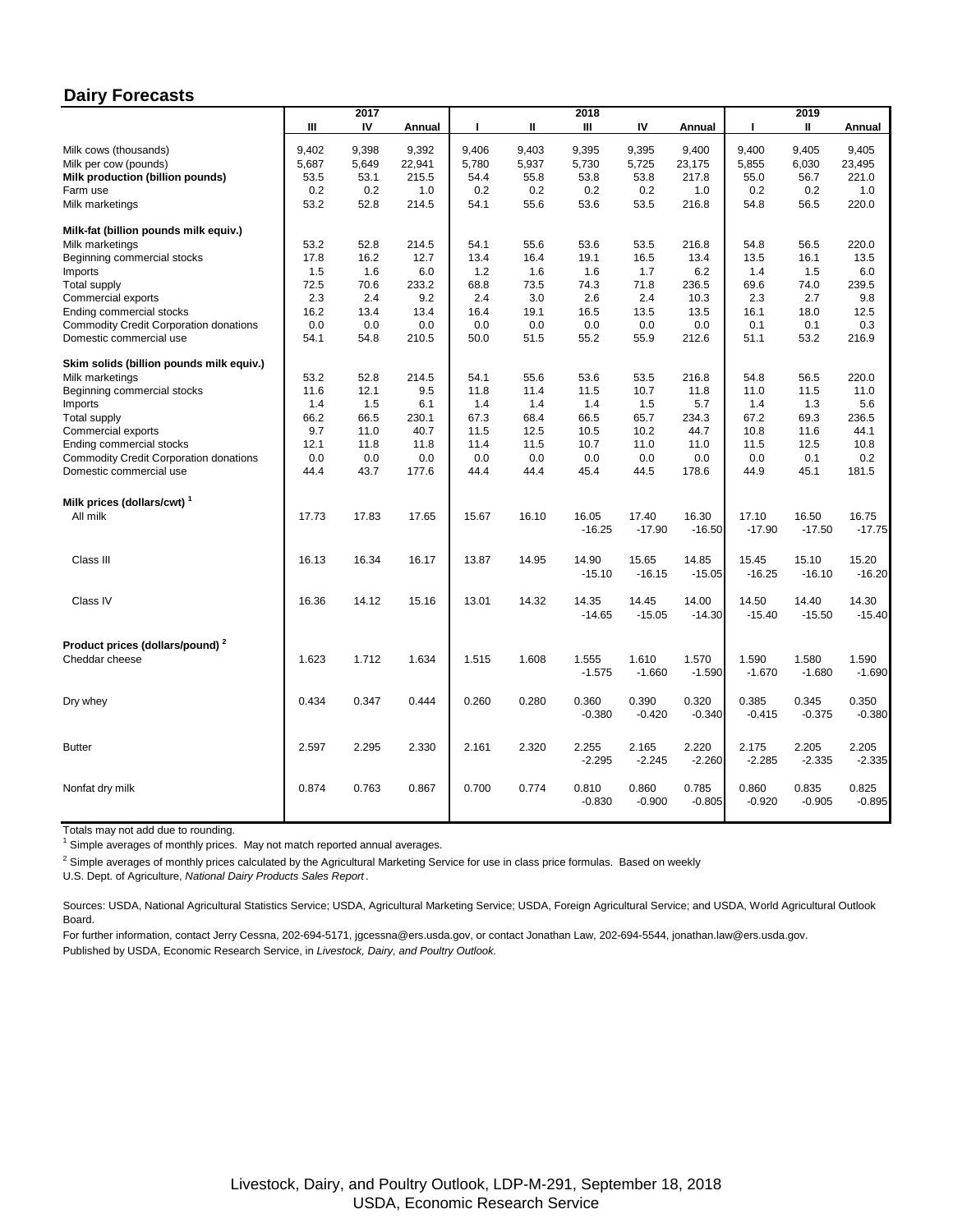Imports on a skim-solids basis are forecast slightly higher for 2019 at 5.6 billion pounds due to higher expected cheese imports. With lower expected whey product exports, the export forecast on a skimsolids basis has been lowered to 44.1 billion pounds, 0.7 billion less than last month's forecast. Ending stocks in 2019 are now expected to be 0.3 billion pounds higher than the last forecast, at 10.8 billion pounds. Domestic use on a skim-solids basis for 2019 is forecast 0.9 billion pounds higher, at 181.5 billion. CCC donations through the Trade Mitigation Food Purchase and Distribution Program for 2019 are expected to total 0.2 billion pounds on a skim-solids basis.

Although expectations are lower for whey product exports, tightness in the whey product markets is expected to last into the first part of 2019. As a result, the dry whey price forecast for 2019 has been raised to \$0.350-\$0.380 per pound. The NDM price forecast has been raised to \$0.825-\$0.895 per pound as recent price strength should continue into 2019. The cheddar cheese price forecast for 2019 is unchanged at \$1.590-\$1.690 per pound, while the butter price forecast has been lowered slightly to \$2.205-\$2.335 per pound.

As a result of the higher whey price forecast, the 2019 Class III price forecast has been raised to \$15.20-\$16.20 per cwt. With the higher expected NDM price expected to more than offset the lower expected butter price, the Class IV forecast has been raised to \$14.30-\$15.40 per cwt. The all-milk price is forecast 30 cents higher at the midpoint of the range for the year, at \$16.75-\$17.75 per cwt.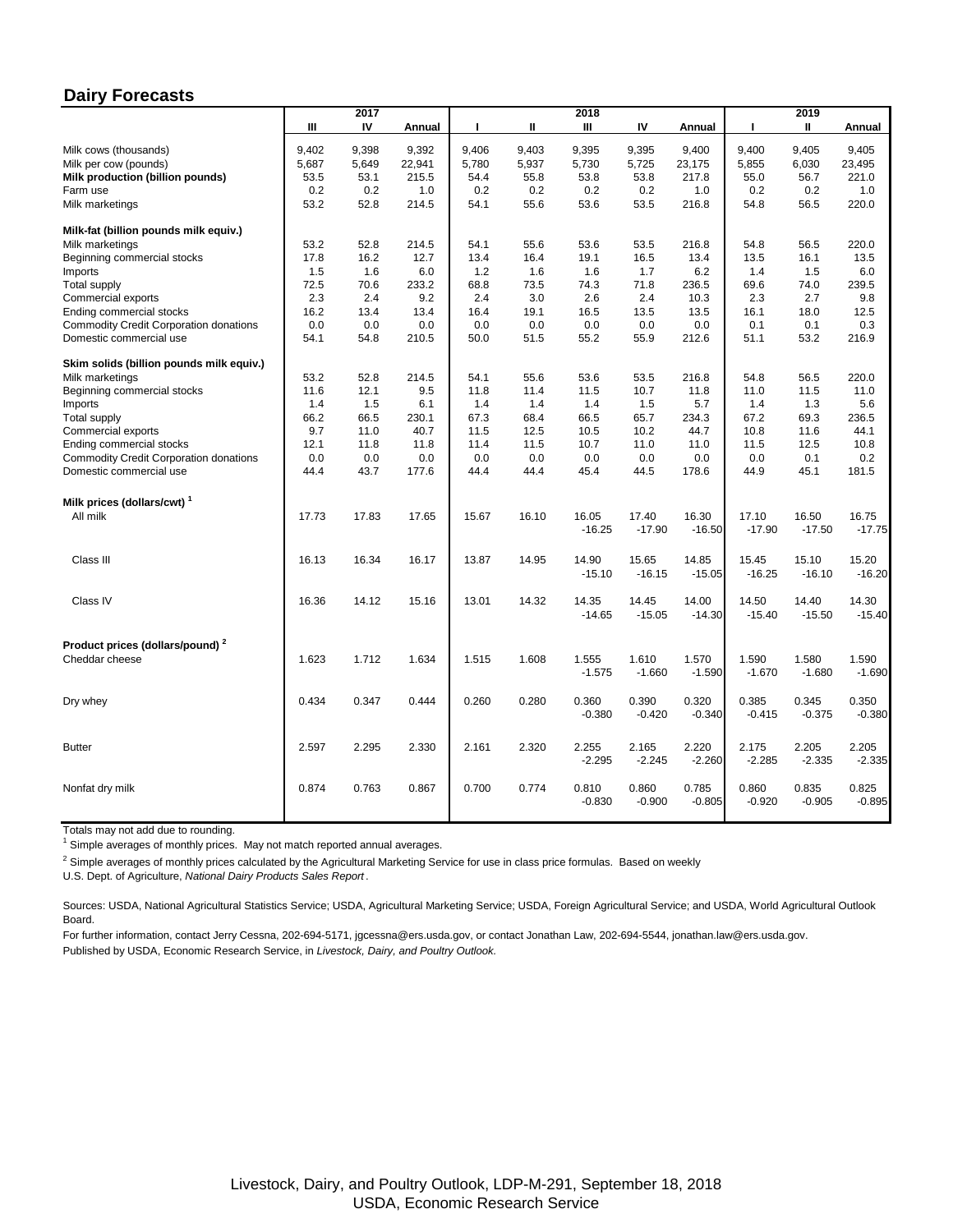# **Pork / Hogs**

### Mildred Haley

# Despite Accelerated Pork Production, Cold Stocks Remain Relatively Current

From the beginning of 2018 through the end of July, the U.S pork industry has produced 3.8 percent more pork compared with the same period last year. Despite accelerated rates of pork production, it is notable that 2018 pork stocks have remained relatively current. The figure below shows monthly USDA\NASS data for pork cold stocks indicating that since the beginning of the year, pork stocks have maintained levels about equal to, or below, their 3- and 5-year averages.



### **Pork, total cold stocks**

The increases in pork production have largely been consumed either domestically or in foreign markets. In the first 7 months of 2018—the latest time for which a full set of data is available—per capita disappearance was about 36.9 pounds. In 2017, over the same 7-month period, domestic per capita disappearance was about 35.9 pounds. On the export side, through July, 3.5 billion pounds of pork have been exported, an increase of 6.5 percent over the same period last year. This volume constitutes 23.1 percent of commercial pork production, compared with 22.5 percent over the same period in 2017.

More pork on the market this year has driven pork prices lower, likely inducing consumers—both domestic and foreign—to demand larger quantities of pork. The figure below shows the wholesale pork carcass cutout for January-July 2018 and 2017. So far in 2018, this composite wholesale pork price has averaged \$75.66 per cwt, more than12 percent below the same period last year.

Source: National Agricultural Statistics Service, USDA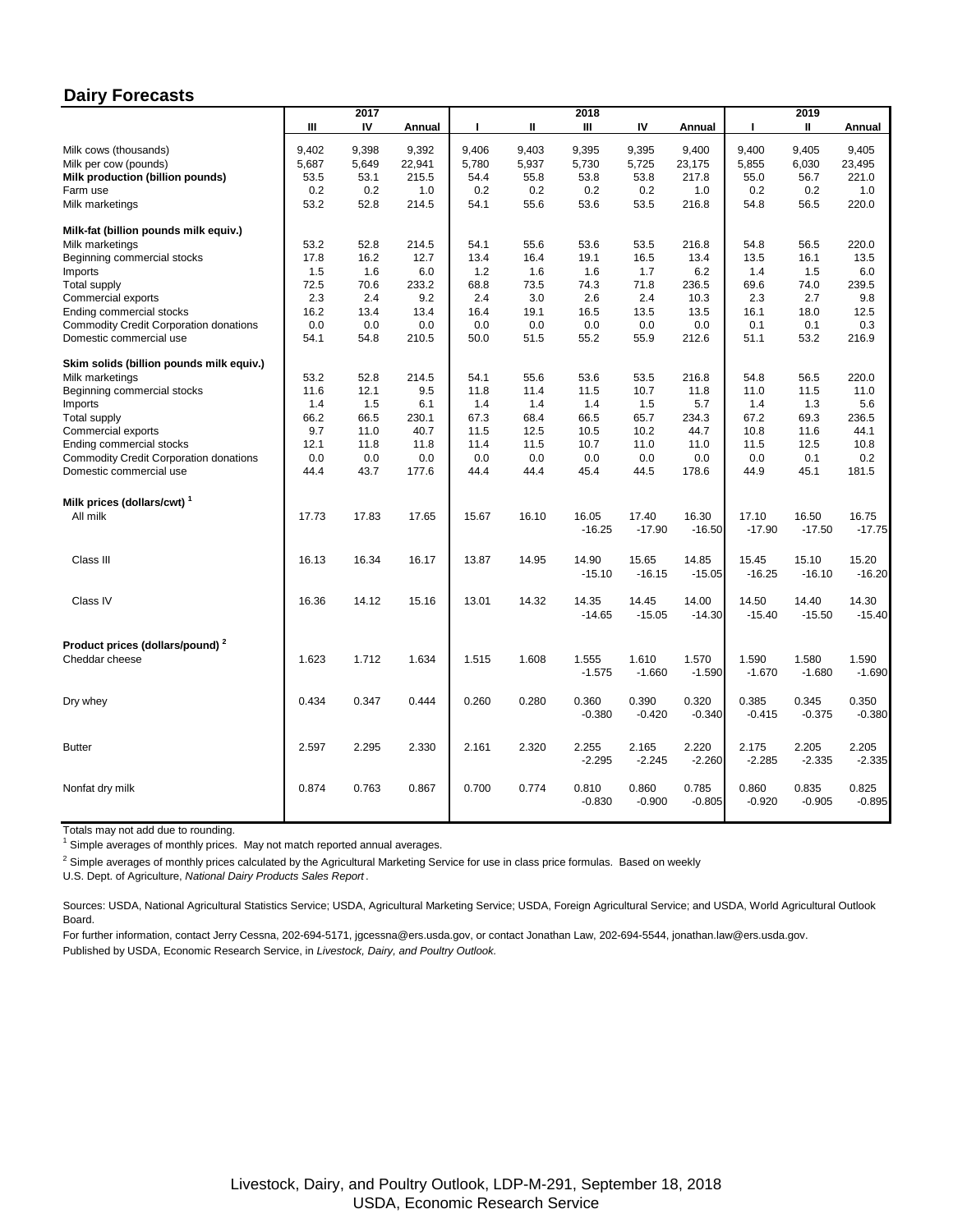### **Wholesale pork carcass cutout**



# Lower Hog Prices Are Anticipated Through First-Half of 2019

Larger slaughter numbers are expected to weigh on hog prices from now through the first half of 2019. Third-quarter prices of live equivalent 51-52 percent lean hogs will likely average \$42-\$43 per cwt, while fourth-quarter average prices are expected to decline to \$31-\$33 per cwt. First-quarter hog prices are anticipated to average \$36-\$38 per cwt, almost 25 percent lower than a year earlier. Secondquarter prices are expected to average \$41-\$45 per cwt, about 10 percent below a year earlier.

USDA\NASS will release results from its producer survey on September 27, 2018. The *Quarterly Hogs and Pigs* report will detail September 1 hog and pig inventories, the June-August farrowings, pig crop and litter rates, and producer farrowing intentions for the fall and winter quarters.

### July Exports Exceed Year-Earlier Levels Despite Tariffs

Pork exports in July were 425 million pounds, almost 9 percent more than a year earlier. Total exports were stronger despite lower shipments to Mexico and China, both of which have imposed retaliatory tariffs on U.S pork products. July exports were supported by strong shipments to South Korea, Japan, the Philippines, Australia, and Colombia. July exports to the 10 largest export destinations are summarized below.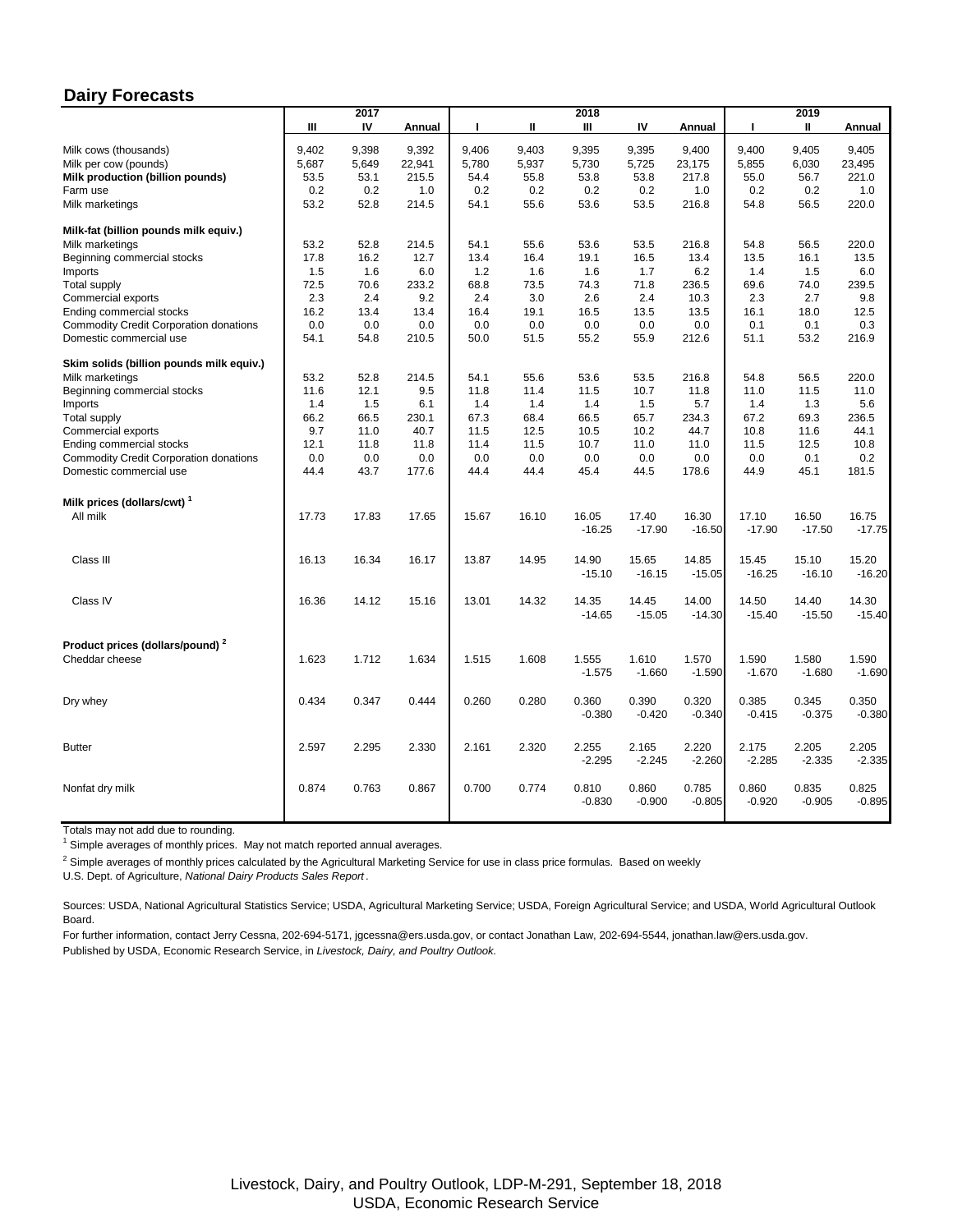### **U.S. pork exports: Volumes and export shares of the 10 largest foreign destinations, July 2017 and 2018**

|                | Country            | <b>Exports</b><br><b>July 2017</b><br>(mil. lbs) | Exports<br><b>July 2018</b><br>(mil. lbs) | Percent<br>change<br>(2018/2017) | Export share<br><b>July 2017</b><br>$\%$ | Export share<br><b>July 2018</b><br>% |
|----------------|--------------------|--------------------------------------------------|-------------------------------------------|----------------------------------|------------------------------------------|---------------------------------------|
|                | World              | 390                                              | 425                                       | 8.9                              |                                          |                                       |
| 1              | Mexico             | 129                                              | 127                                       | $-1.0$                           | 33.0                                     | 30.0                                  |
| $\overline{2}$ | Japan              | 88                                               | 94                                        | 6.6                              | 22.5                                     | 22.1                                  |
| 3              | South Korea        | 25                                               | 41                                        | 64.0                             | 6.4                                      | 9.6                                   |
| 4              | Canada             | 45                                               | 41                                        | $-9.4$                           | 11.5                                     | 9.6                                   |
| 5              | China/Hong Kong    | 28                                               | 23                                        | $-17.3$                          | 7.3                                      | 5.5                                   |
| 6              | Australia          | 17                                               | 18                                        | 8.6                              | 4.2                                      | 4.2                                   |
| 7              | Colombia           | 11                                               | 17                                        | 52.8                             | 2.9                                      | 4.0                                   |
| 8              | Chile              | 8                                                | 11                                        | 32.4                             | 2.1                                      | 2.6                                   |
| 9              | Dominican Republic | 7                                                | 11                                        | 61.1                             | 1.7                                      | 2.5                                   |
| 10             | Philippines        | 7                                                | 10                                        | 44.7                             | 1.8                                      | 2.4                                   |

Source: Economic Research Service, USDA.

Third-quarter pork exports are expected to total 1.3 billion pounds, almost 6 percent above exports a year ago. Exports for 2018 are anticipated to total just shy of 6 billion pounds, an increase over 2017 of more than 6 percent. Next year, 2019 exports are expected to be 6.1 billion pounds, an increase of about 2 percent over this year's forecast.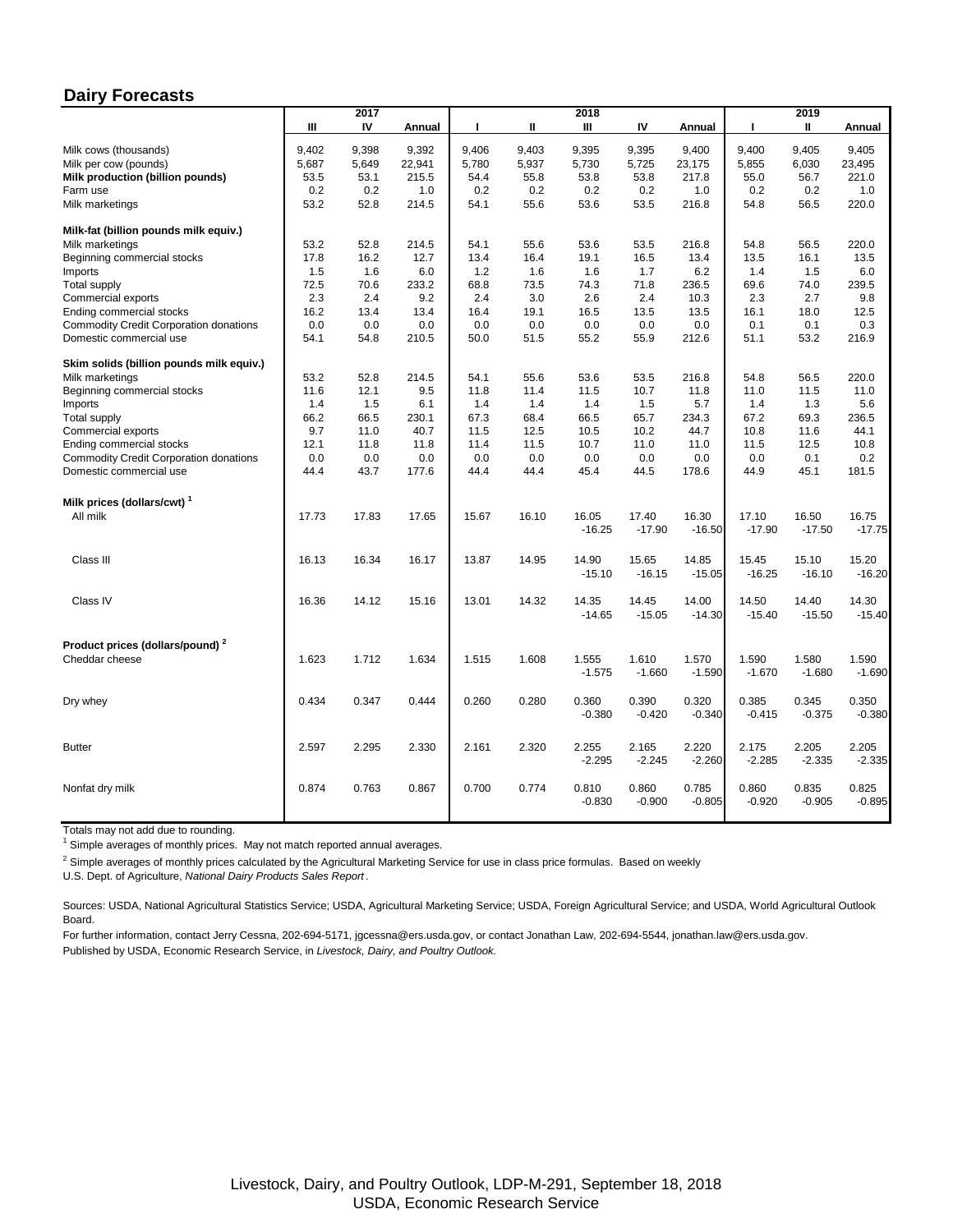# **Poultry**

### Sean Ramos, Kim Ha, and Alex Melton

### Broiler Production Expectations Steady

July broiler production was 3.6 billion pounds, 2.4 percent higher than a year earlier after adjusting for 1 more slaughter day this year. Growth was the result of average live weights up 1.0 percent from last year and more birds slaughtered.

As of August 1st, a reduction of 1.0 percent of the breeder inventory from the previous month left 58.2 million birds, reflecting a seasonal decline typically associated with reduced temperatures and expectations for seasonally weaker broiler meat demand later in the year. The rate of decline has occurred faster than normal, most likely related to dynamics occurring within the breeder flock.

Inventory levels this year have been at elevated levels to compensate for lower breeder productivity, including fewer eggs per layer and fewer of those hatching than in previous years. This year, first-ofthe-month inventory has averaged 4 percent higher year-over-year, double the average growth rate for 2013-17.

The figure below shows that recent breeder productivity has recovered by attaining faster-than-normal growth in eggs per layer. June-July eggs produced per 100 birds this year were much closer to the average of the previous 5 years than earlier months. As a result, breeder inventory declines have been partly offset and it is expected that producers will manage inventory levels with reference to breeder productivity. With these largely offsetting changes, projected broiler production was not revised, with growth expected at 2.3 percent for 2018 and 1.9 percent for 2019.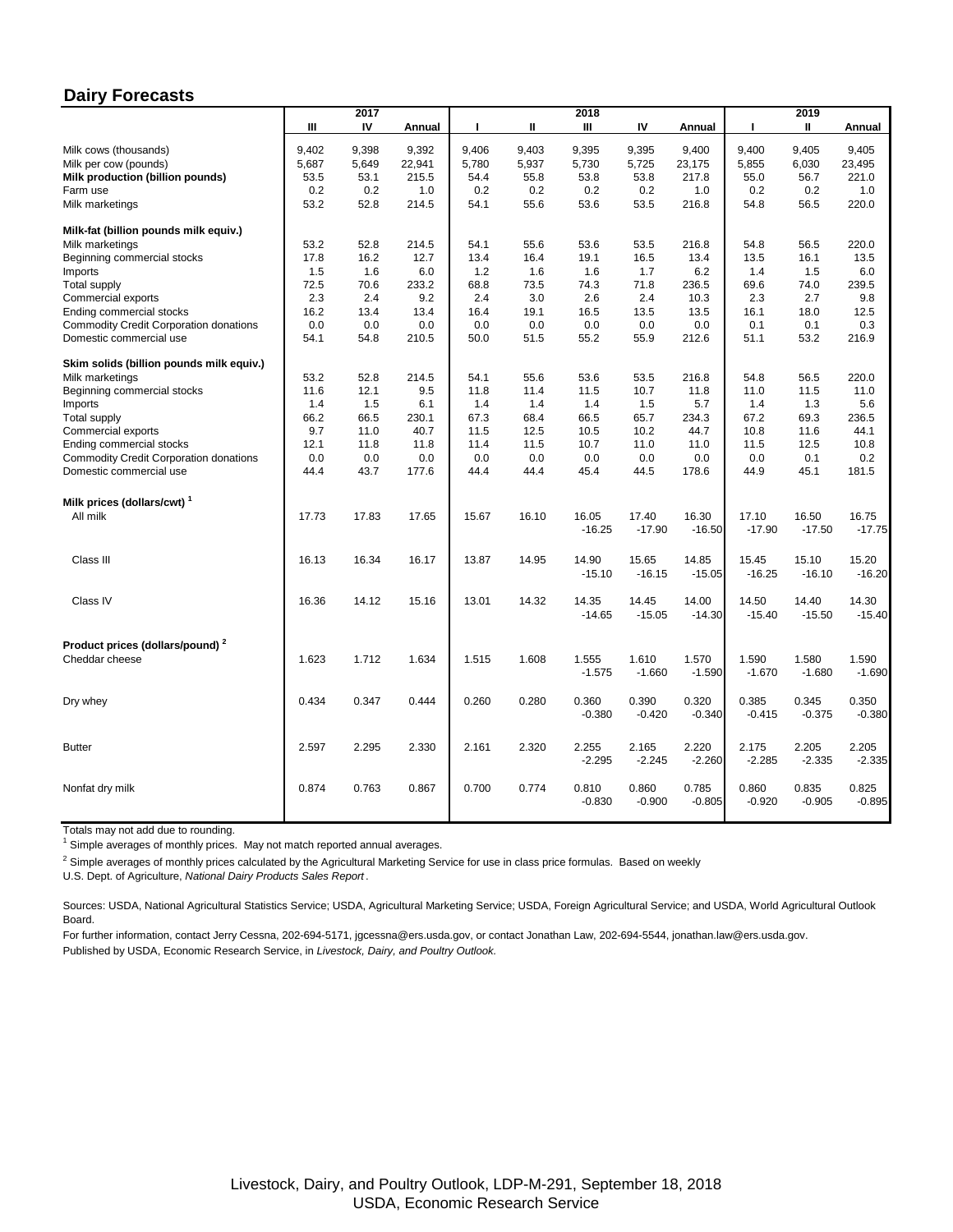#### **Breeder productivity trended upward recently**



*Average daily egg production per 100 broiler type layers*

Source: Economic Research Service calculations using data from U.S. Dept. of Agriculture, National Agricultural Statistics Service.

### Broiler Export Volumes Up, but Values Down

Broiler exports were 584.6 million pounds in July, a 5-percent increase over July 2017 volumes. Conversely, July exports were valued at \$265.6 million, a 2-percent decrease over 2017 and the first year-over-year (YOY) decline since June 2016<sup>3</sup>. The top-five largest foreign broiler markets in terms of volume and value are presented in the table below. As the table shows, Mexico represents the largest share of the market, both in terms of volume and value. Also of note, while Canada is the fifth-largest market by volume, it is the second-largest market in terms of value.

| Top-five broiler markets by percent share of export market, by volume and value (YTD 2018) |
|--------------------------------------------------------------------------------------------|
|--------------------------------------------------------------------------------------------|

|   | Volume  |         |                | Value   |  |  |
|---|---------|---------|----------------|---------|--|--|
|   | Country | % Share | <b>Country</b> | % Share |  |  |
|   | Mexico  | 19.8    | Mexico         | 16.0    |  |  |
|   | Taiwan  | 7.5     | Canada         | 11.8    |  |  |
| 3 | Angola  | 7.0     | Taiwan         | 7.0     |  |  |
| 4 | Cuba    | 6.9     | Angola         | 6.0     |  |  |
| 5 | Canada  | 4.6     | Cuba           | 5.2     |  |  |

July shipments to Mexico increased 15 percent by volume YOY, likely in part due to substitution of U.S. pork, exports of which were down 1 percent. The price per unit of broiler products exported to Mexico was down YOY across the board, but the sizeable increase in volume flow made up for declining prices; the value of shipments was up marginally, just shy of 1 percent over the previous year. U.S. broiler export volumes to Taiwan and Angola increased YOY by 34 percent and 22 percent, respectively, driven by increases of dark meat. While the value of shipments increased by 19 percent

<sup>&</sup>lt;sup>3</sup> June 2016 was the final month in an 18-month-long streak of YOY declines of broiler export values.

Livestock, Dairy, and Poultry Outlook, LDP-M-291, September 18, 2018 USDA, Economic Research Service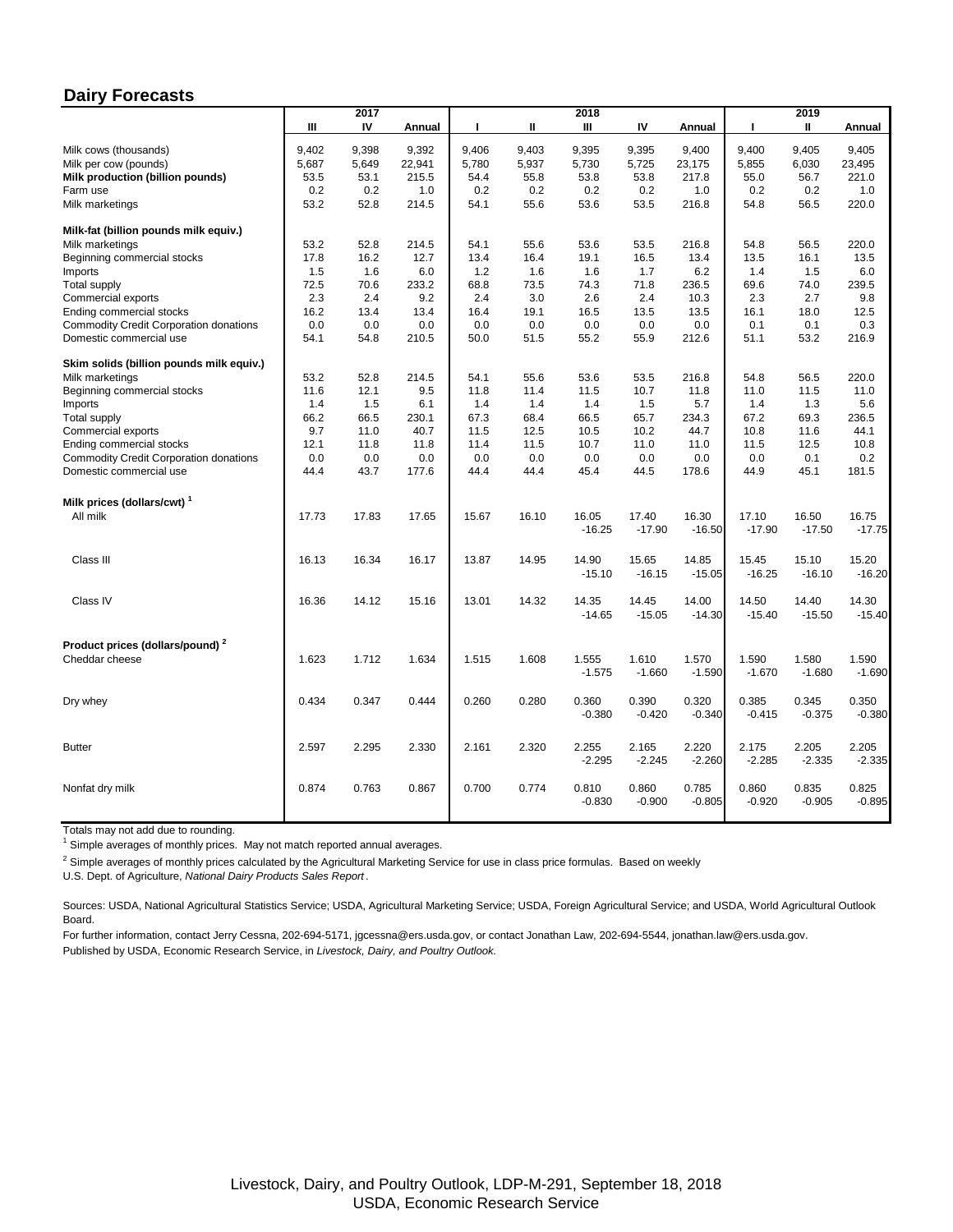YOY to Taiwan and by 14 percent to Angola, the average price per unit decreased by 11 percent and 6 percent, respectively, due to declining prices of U.S. dark meat. Shipments to Cuba were down 29 percent, driven by a 40-percent decline in volumes of dark meat, which constitutes 84 percent of broiler products to Cuba. The value of these exports was also down by 35 percent due to the lower dark meat prices. The U.S. exported 15 percent less broiler meat to Canada in July, likely due to strong Canadian broiler production. Total shipments were valued 17 percent lower than in 2017, due to lower volumes and decreasing prices of U.S. breast meat, which comprises 69 percent of broiler products sent to Canada.



#### **Year-over-year percentage change of broiler export indicators for top-five broiler markets (July 2018/2017)**

Source: U.S. Dept. of Agriculture, Economic Research Service calculations using data from U.S. Dept. of Commerce, Bureau of the Census.

# Broiler Prices Fall Sharply in August, Forecasts Decreased Through 2019

Weekly prices for whole broilers (national composite) during August dropped at a greater-than-seasonal rate, dipping below 2015 levels<sup>4</sup> for the week ending August 24 at 82.5 cents per pound (see chart below). After 5 consecutive week-over-week decreases exceeding 4 percent, it appears that prices have stabilized and have begun increasing slightly, lingering near 83 cents per pound. This downward pressure on broiler prices is likely due to a combination of large broiler meat supplies and competition from other meats. For the remainder of the year and through 2019, prices are forecast downward: thirdquarter prices are forecast lower to 93-94 cents per pound and fourth-quarter prices are forecast 82-86 cents per pound. For 2019, broiler prices are forecast to average 92-100 cents per pound, a decrease of 4 cents at the midpoint from last month's forecast.

 $\overline{a}$ 

<sup>4</sup> Broiler prices decreased significantly in the second half of 2015 through 2016, as a result of the highly pathogenic avian influenza.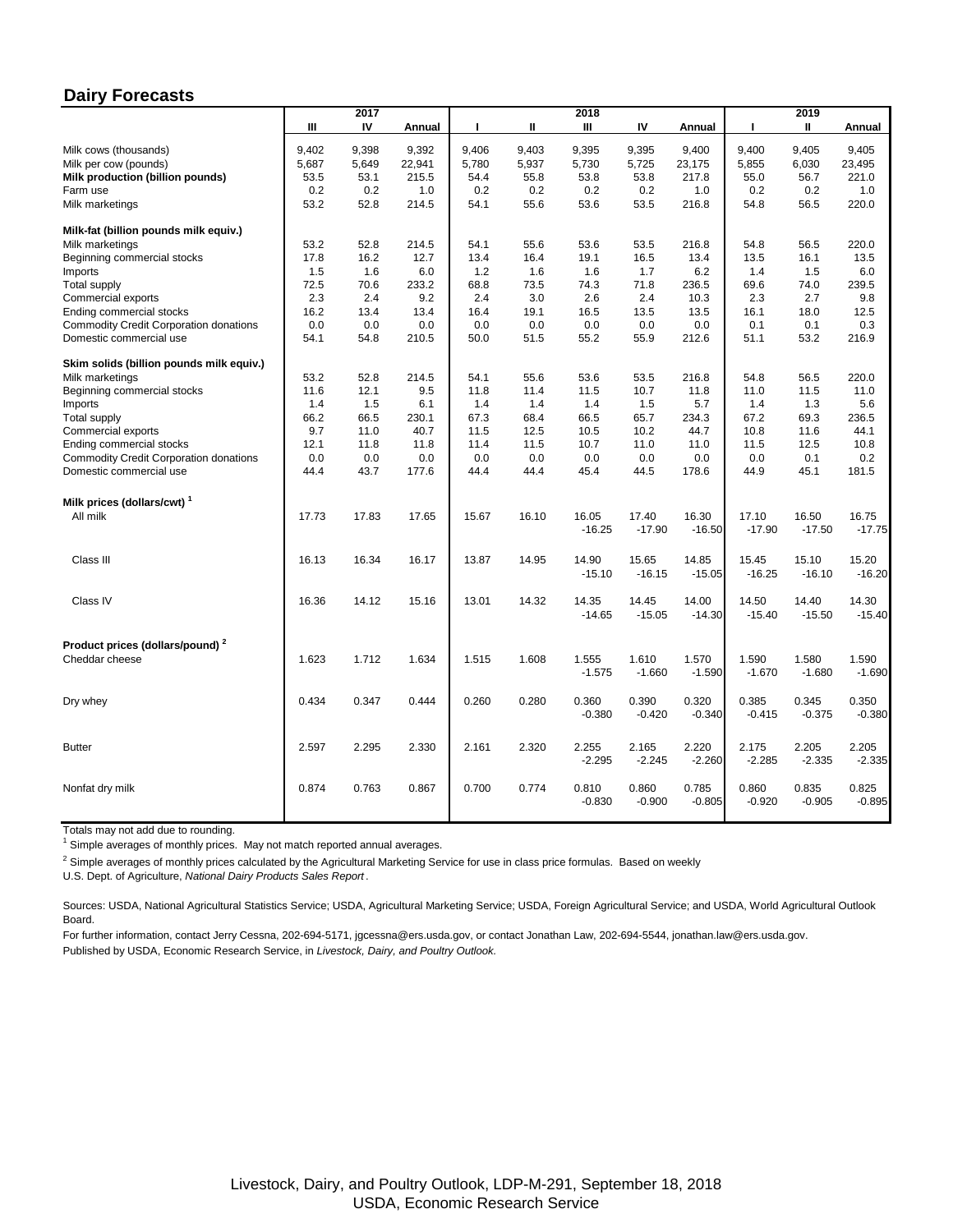#### **Broiler prices appear to stabilize after sharp decline**



Source: U.S. Dept. of Agriculture, Agricultural Marketing Service

# Egg Production Expectations Reduced Slightly

July table egg production reached 659 million dozen, an increase of 1.6-percent year over year. This was slightly lower growth than in the previous 2 months, as shown in the figure below. The August 1st inventory of table egg layers was 322.9 million, a decrease from the previous month, though August inventory is typically higher as a prelude to higher expected consumption demand in the fall months.

Slowing in table egg production and the inventory decline contributed to slightly lower second-half (2018) production projections. The forecast for second-half table egg production was reduced by 20 million dozen. Year-over-year growth in total (table plus hatching) production is now expected at 2.2 and 2.7 percent for the third and fourth quarters.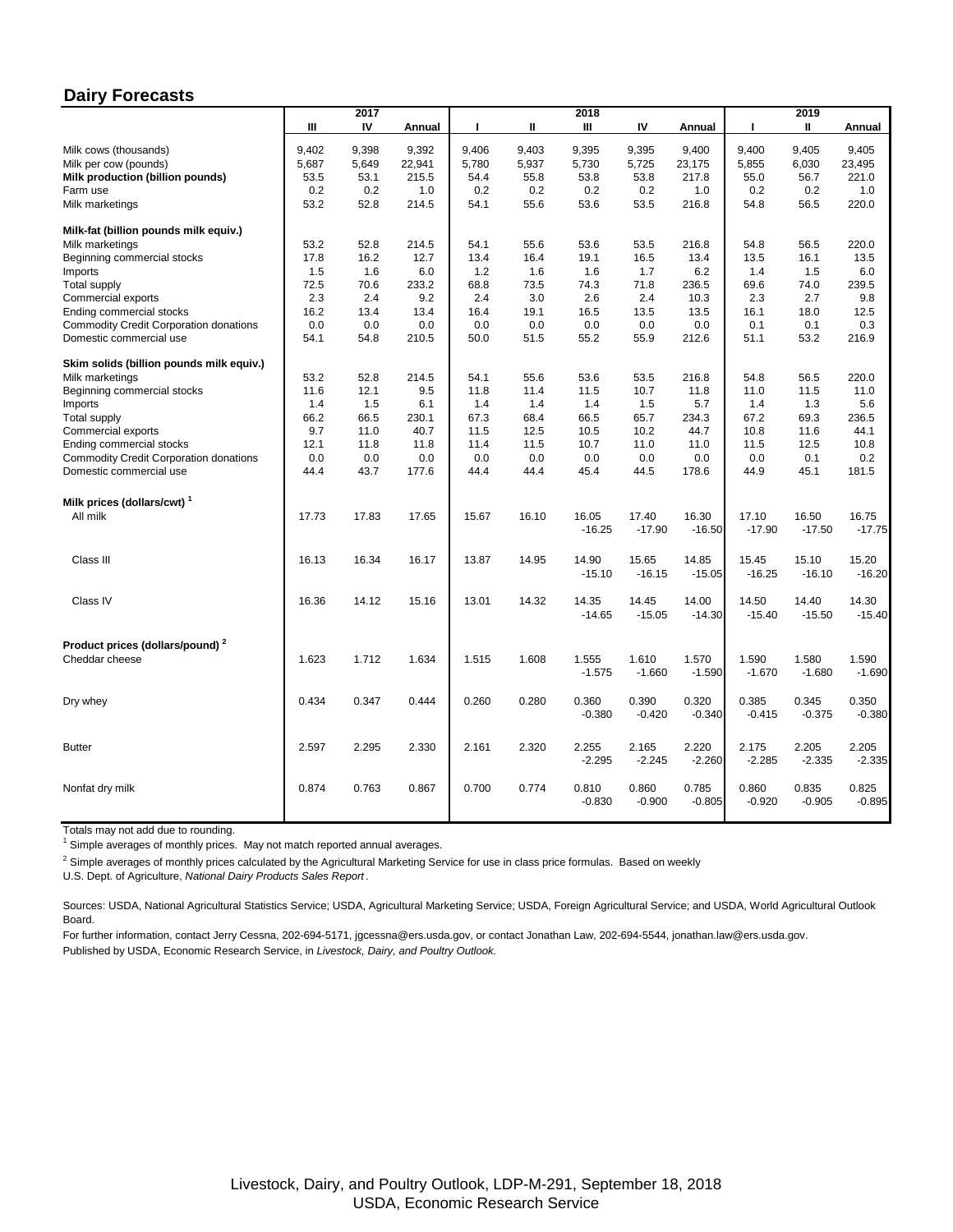### **Egg production growth slightly lower in July**

*Year-over-year growth of table egg production*



Source: Economic Research Service calculations using data from U.S. Dept. of Agriculture, National Agricultural Statistics Service.

# Benchmark Egg Prices Stable

In August, midpoint prices for eggs at wholesale (large grade A eggs, New York) increased 17 cents from \$1.09 per dozen before declining to close the month at \$1.14. The downward move in prices before September contributed to a lower third-quarter price projection, down to \$1.24-1.27 per dozen. Notably, the average August price was within a standard deviation of the 5 years prior to avian influenza (2015) for the first year since then. Sustained production growth may support more stable prices than have occurred so far this year.

# Egg Exports Down, Imports Remain Low

July exports of eggs and egg products were 25.8 million dozen (shell-egg equivalent), 2 percent below last year. Higher-than-expected prices in June and July, led by domestic prices above \$1.50 per dozen for much of July, may have dampened foreign buyer incentives. Fewer exports to Mexico (-1.0 million dozen), United Arab Emirates (-0.9 million dozen), and South Korea (-0.8 million dozen) accounted for most of the export decline. Export strength to Canada (+1.6 million dozen) and elsewhere only partly offset the declines in total exports.

U.S. imports of eggs and products in July remained relatively low at 1.6 million dozen, given the prevailing domestic price levels. Imports from Canada accounted for the largest portion at 0.7 million dozen. Imports from Thailand have been trending up and reached 0.4 million dozen, primarily of egg products.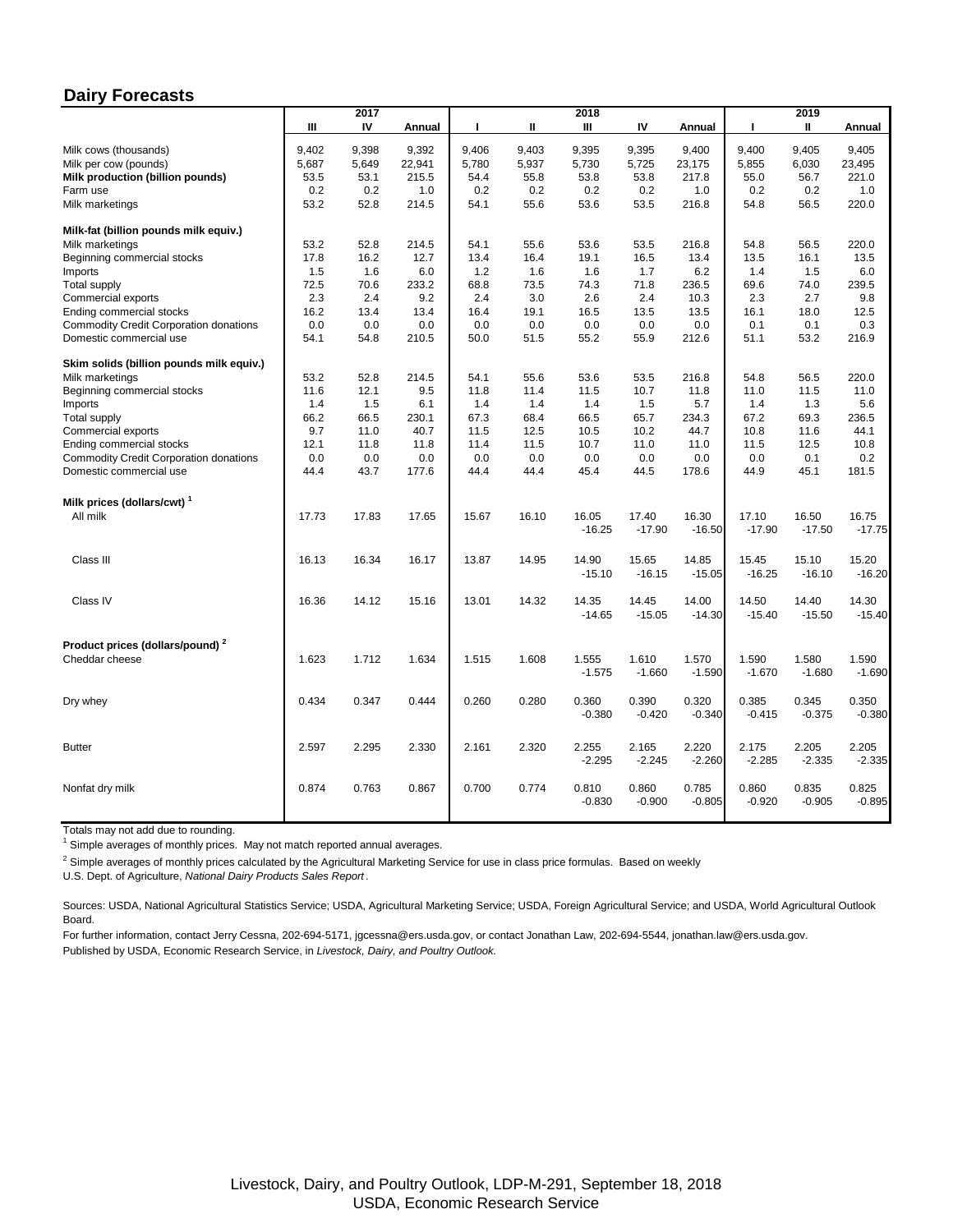# Turkey Production up Slightly in July but Outlook for Growth Remains Modest

July 2018 turkey production totaled 483 million pounds, a 3-percent increase from July 2017; however, this reflects an additional slaughter day relative to July 2017. On an average daily slaughter basis in July, production was down 2 percent compared with daily averages from a year earlier. Hatchery report data for July showed 3 and 4 percent growth in poults hatched and placed, respectively. Aside from a modest 1-percent increase in poults hatched in April 2018, both metrics had been negative compared with a year earlier since December 2017. Eggs in incubators on the first of the month remained down 3 percent in August, marking their ninth consecutive month in the negative. The data suggest that producers are working to contain growth in the face of diminishing returns brought about by wholesale prices that have remained far below recent historical averages. The 2018 turkey production forecast is lowered by 10 million pounds to 5.929 billion pounds, 1 percent below 2017. Turkey production for 2019 is increased by 15 million pounds to 5.985 billion pounds, a 1-percent increase over the 2018 forecast.



### **Turkey poults placed and hatched**

Source: USDA, Economic Research Service using USDA, National Agricultural Statistics Service Turkey Hatchery report.

## Whole Turkey Prices Remain Strikingly Flat in 2018

Wholesale whole-hen frozen turkey prices have been remarkably stable throughout 2018 after their nearly 2-year fall to prices last seen in 2010. The latest price data, covering the week ending September 14, 2018, shows frozen whole hen prices at 84 cents per pound, well below early-September prices for the past several years. The low wholesale prices indicate that turkey meat demand has not kept pace with production, further supported by higher than average stocks in cold storage. Turkey prices for 2018 are forecast to average \$0.80 to \$0.82 per pound for the year, at the

> **19** Livestock, Dairy, and Poultry Outlook, LDP-M-291, September 18, 2018 USDA, Economic Research Service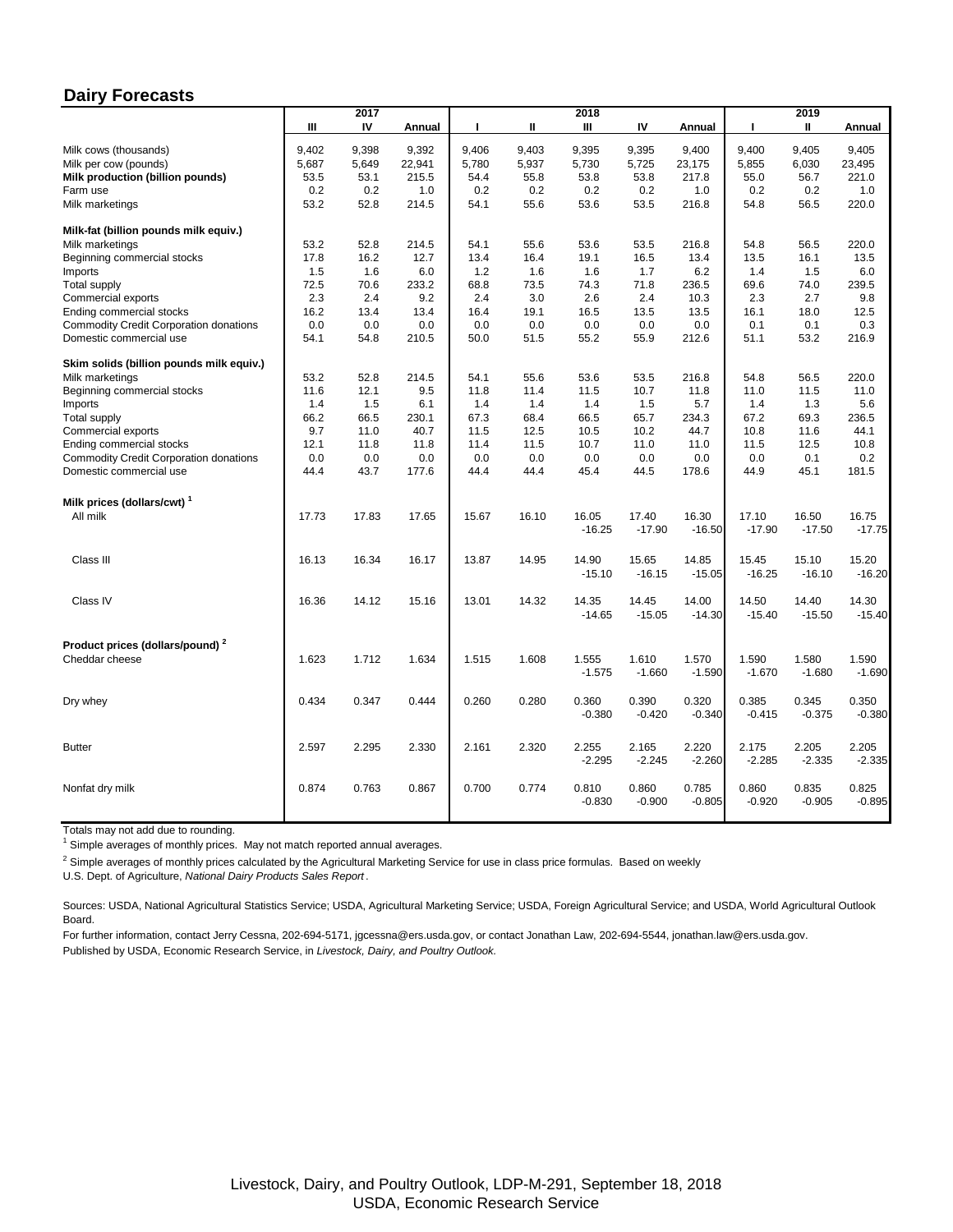midpoint about 16 percent below prices in 2017. In 2019, turkey prices are expected to average \$0.81 to \$0.88. If realized, prices at the midpoint of the range would be 4 percent higher than expectations for 2018.

#### **U.S. Wholesale frozen hen turkey price**

1.6 1.4 1.2 1.0 0.8 0.6 0.4 0.2 January 10 January 16 January 16 January 18 January 17 January January January January

Dollars per pound

Note: Data are reported weekly through September 14, 2018. Source: USDA, Economic Research Service Livestock and Meat Domestic data and USDA, Agricultural Marketing Service Market News reports.

### Turkey Exports Decrease Again in July

July 2018 turkey exports were 10 percent lower than a year earlier, totaling 47 million pounds. This marks the third consecutive month of year-over-year declines in turkey exports. Prior to the past 3 months, exports were seen as a lone bright spot given the sluggish domestic market. Exports had grown, often by double digits, in 8 consecutive months and 20 of the previous 21 months. July shipments to Mexico were down 6 percent from a year earlier. Mexico remains the largest destination for U.S. turkey shipments, with 29 million pounds shipped in July, or 63 percent of all U.S. shipments. Exports are expected to total 630 million pounds in 2018, a 1-percent increase over 2017. In 2019, turkey meat exports are expected to total 640 million pounds or a 2-percent increase over 2018.